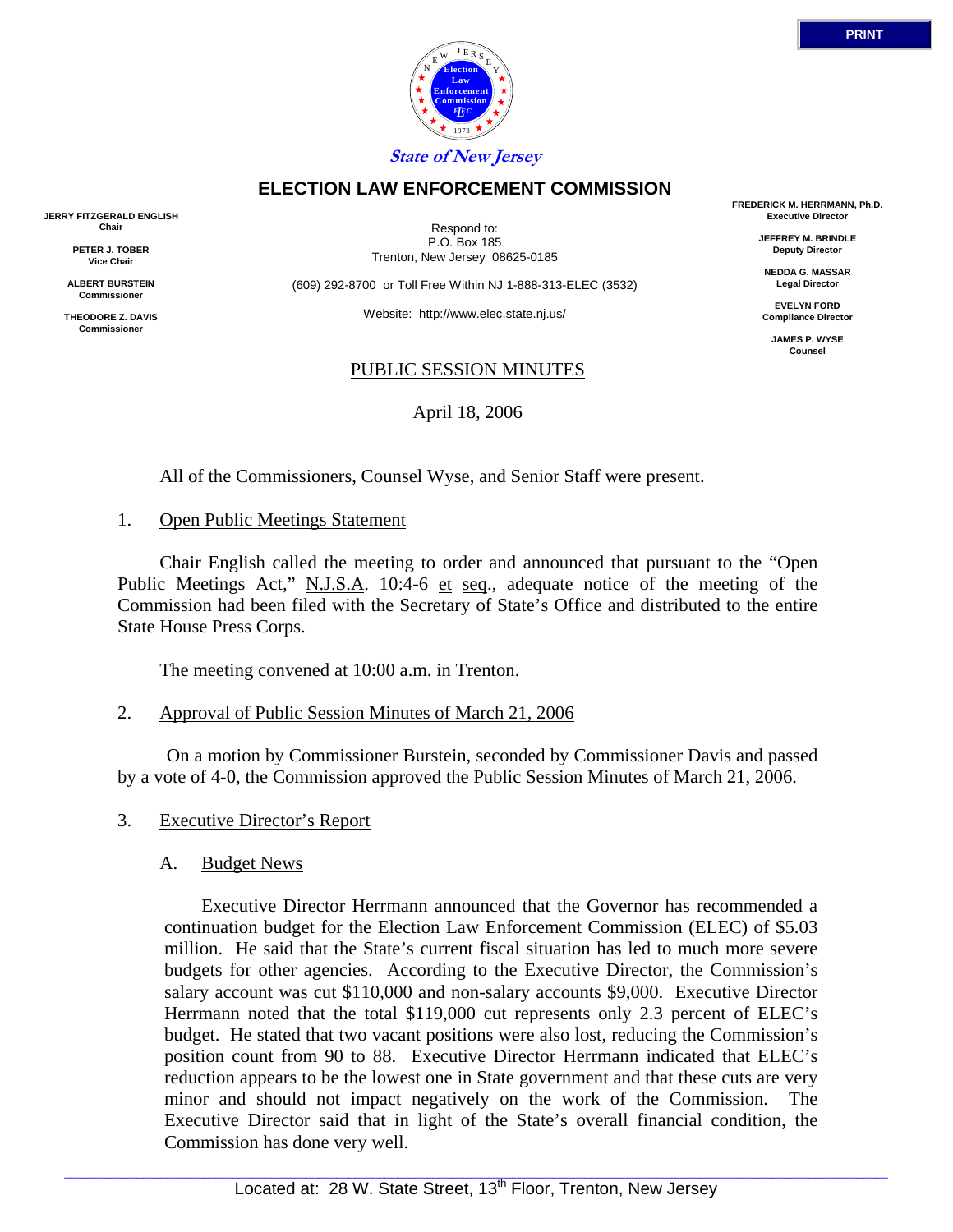# Public Session Minutes April 18, 2006 Page 2

 Executive Director Herrmann mentioned that staff will be participating in the Legislative budget process by answering written questions from the Office of Legislative Services (OLS) and attending the Senate and Assembly hearings on the Department of Law and Public Safety.

#### B. Staff Activities

 The Executive Director reported that the Compliance Division continues to train treasurers for gubernatorial and legislative candidates, State political party committees, and the four legislative leadership committees pursuant to legislation enacted in 2004. According to Dr. Herrmann, eight more sessions have been scheduled for April, May, and June, 2006, and that to date 367 training certificates have been issued.

 Executive Director Herrmann advised the Commission that Director of Finance and Administration Gary Alpert and his staff have put together ELEC's first Employee Handbook, which is a compendium of essential information for Commission employees. The handbook includes sections about: Employee Conduct, Ethics Rules, Benefits, Compensation, and Training. The Executive Director said that it is another important step forward in ELEC's ongoing professionalization of its human resources responsibilities. He thanked Director Alpert and his staff for a job well done.

Executive Director Herrmann reported that on March  $28<sup>th</sup>$  and April  $10<sup>th</sup>$ , 2006, Legal Director Nedda Massar, Director of Special Programs Amy Davis, and he continued their work with the Clean Elections Commission by providing technical assistance during its Executive Sessions to prepare the Commission's final report due in May.

Dr. Herrmann informed the Commission that on March  $31<sup>st</sup>$ , 2006, Legal Director Massar and he attended a program entitled "Partnering Between The Public And Private Sector For Good Government: Can We Restore Trust By Ethics Reform?" He mentioned that the program was held at the Prudential Business Ethics Center at Rutgers University in Newark. According to the Executive Director, the keynote speaker was former ELEC Vice Chair Paula A. Franzese, who is now the Chair of the State Ethics Commission (SEC). He said that the program also featured a panel discussion led by Ingrid Reed, the Director of the New Jersey Project at the Eagleton Institute of Rutgers University. Executive Director Herrmann advised the Commission that the three panel members were:

- Former New Jersey Labor Commissioner Ray Bramucci,
- New Jersey League of Municipalities General Counsel William Kearns, and
- New Jersey Foundation for Open Government (FOG) President Elizabeth Abruze Mason.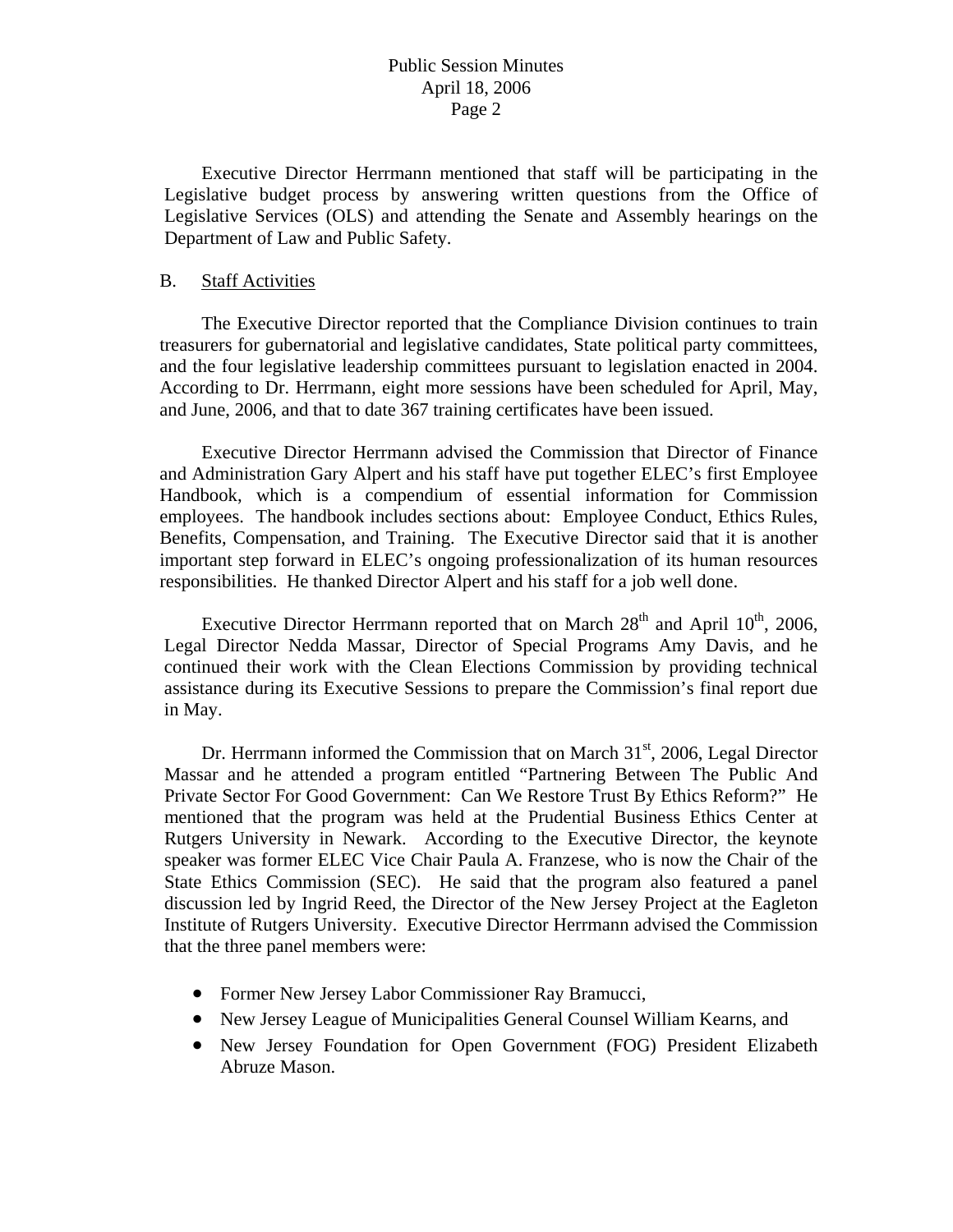The Executive Director noted that on April  $12<sup>th</sup>$ , 2006, Deputy Director Brindle attended the 6<sup>th</sup> Biannual Public History Internship Symposium at Monmouth County Library. He stated that ELEC has been participating in this program for many years as part of its ongoing commitment to giving college students an opportunity to explore government service.

#### C. Personal Financial Disclosure Statement Reminder

 The Executive Director reminded the Commissioners that their Personal Financial Disclosure Statements required by Executive Order No. 1 of 2006, are due at the State Ethics Commission by May  $1<sup>st</sup>$ , 2006.

# D. Annual Report

 The Executive Director reviewed the draft of the Annual Report with the Commissioners. He thanked Deputy Director Brindle, the report's Project Manager, for another fine effort and also the various staff who worked on it with him. The Commission paid particular attention to the Legislative Recommendation Section, making amendments noted in the gubernatorial public financing public hearing transcript.

# E. Spring Meeting Schedule

- May 16, 2006 at 11:00 a.m. in Trenton; and
- June 20, 2006 at  $11:00$  a.m. in Trenton.

# 4. Advisory Opinion Request No. 03-2006

 Legal Director Massar stated that a request for an advisory opinion was received from Mark D. Sheridan, Esq., General Counsel to the New Jersey Republican State Committee (NJRSC).

 Mr. Sheridan has asked whether or not contributions that are deposited into the NJRSC's Federal account, established pursuant to federal law and reported to the Federal Election Commission (FEC), are subject to the provisions of the Campaign Reporting Act and Commission regulations. Legal Director Massar added that Mr. Sheridan also asked whether or not contributions deposited into the NJRSC's Federal account are subject to New Jersey contribution limits established by the Campaign Reporting Act. According to Legal Director Massar, in each question, Mr. Sheridan specifically stated that his inquiry does not concern a "Levin account."

 Staff recommended that Mr. Sheridan be advised that the Commission finds it has no jurisdiction over the NJRSC's Federal account, which is used to fund federal election activity and has been established pursuant to the provisions of the Federal Election Campaign Act. Staff recommended that the Commission advise Mr. Sheridan therefore that ELEC has no jurisdiction over contributions that are deposited into the NJRSC's Federal account, and the State political party contribution limits of the Campaign Reporting Act do not apply to contributions deposited into that account.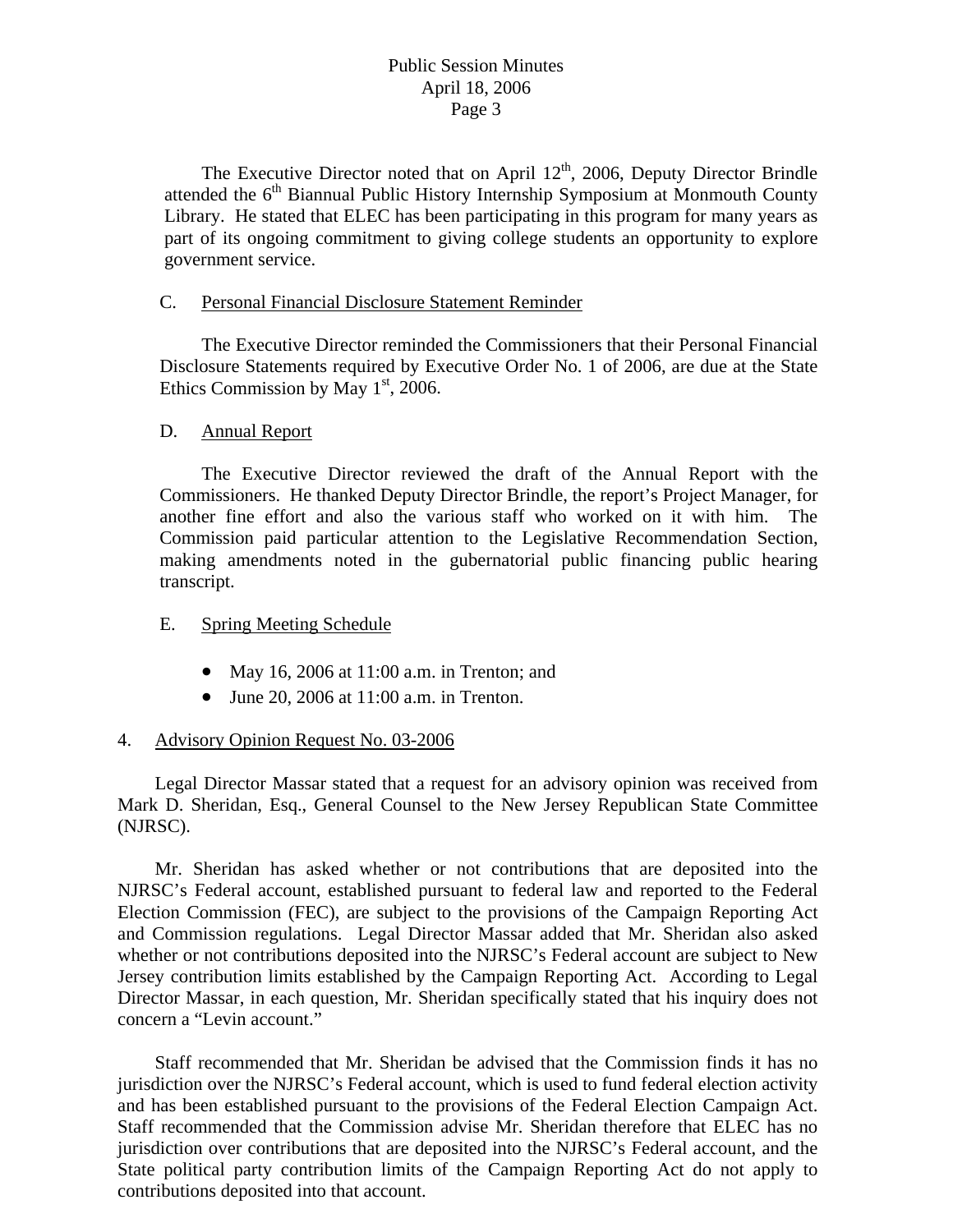# Public Session Minutes April 18, 2006 Page 4

 Commissioner Burstein asked: can an amount contributed to a federal account be turned over to a Levin account or some other account?

 Legal Director Massar responded that she did not believe that contributions directed to the federal account can go into the Levin account. She said that there are methods by which transfers can be made between accounts, but that this process is subject to federal guidelines.

 Chair English queried whether or not there are restrictions against money contributed to a federal account being transferred to a federal candidate who in turn gives it back to the State committee.

 Legal Director Massar said that money is fungible but that if there was clear evidence of earmarking sanctions might be imposed. She said that New Jersey law prohibits earmarking and that there are limits on contributions made from a federal candidate to a New Jersey candidate or political party committee.

 Commissioner Burstein said that a reference to Levin accounts should be made in the advisory opinion even though the request did not include a question about them.

 On a motion by Commissioner Burstein, seconded by Commissioner Davis and passed by a vote of 3-0, the Commission approved the Advisory Opinion as amended by Commissioner Burstein as to Levin accounts. Chair English abstained.

#### 5. Advisory Opinion Request No. 02-2006

 Legal Director Massar stated that the Commission received a request for an advisory opinion from Kenneth E. Pringle, who stated that he intends to form a joint candidates committee for his re-election to the office of Mayor in the Borough of Belmar, Monmouth County, in 2006. Mr. Pringle asked several questions concerning the use of "PolitiCheck.com," a "web-based online political contribution service" that he would like to offer to his supporters to make contributions by "remotely created checks" (RCCs). He also indicated that he is the majority shareholder in InfoLoop, LLC, which owns "PolitiCheck.com," and that InfoLoop will offer "PolitiCheck.com's online contribution services to the public at large."

 Mr. Pringle asked whether a RCC received through "PolitiCheck.com" is to be treated for the purposes of compliance with the New Jersey Campaign Contributions and Expenditures Reporting Act and Commission regulations, as a check, pursuant to N.J.A.C. 19:25-10.15, Contributions made by check, or as an electronic transfer of funds, pursuant to N.J.A.C. 19:25-10.16, Contributions by electronic transfer of funds.

 Second, Mr. Pringle asked whether or not a candidate receiving a contribution by RCC may rely upon the "unsigned information provided by the contributor simultaneously with the authorization of the contribution."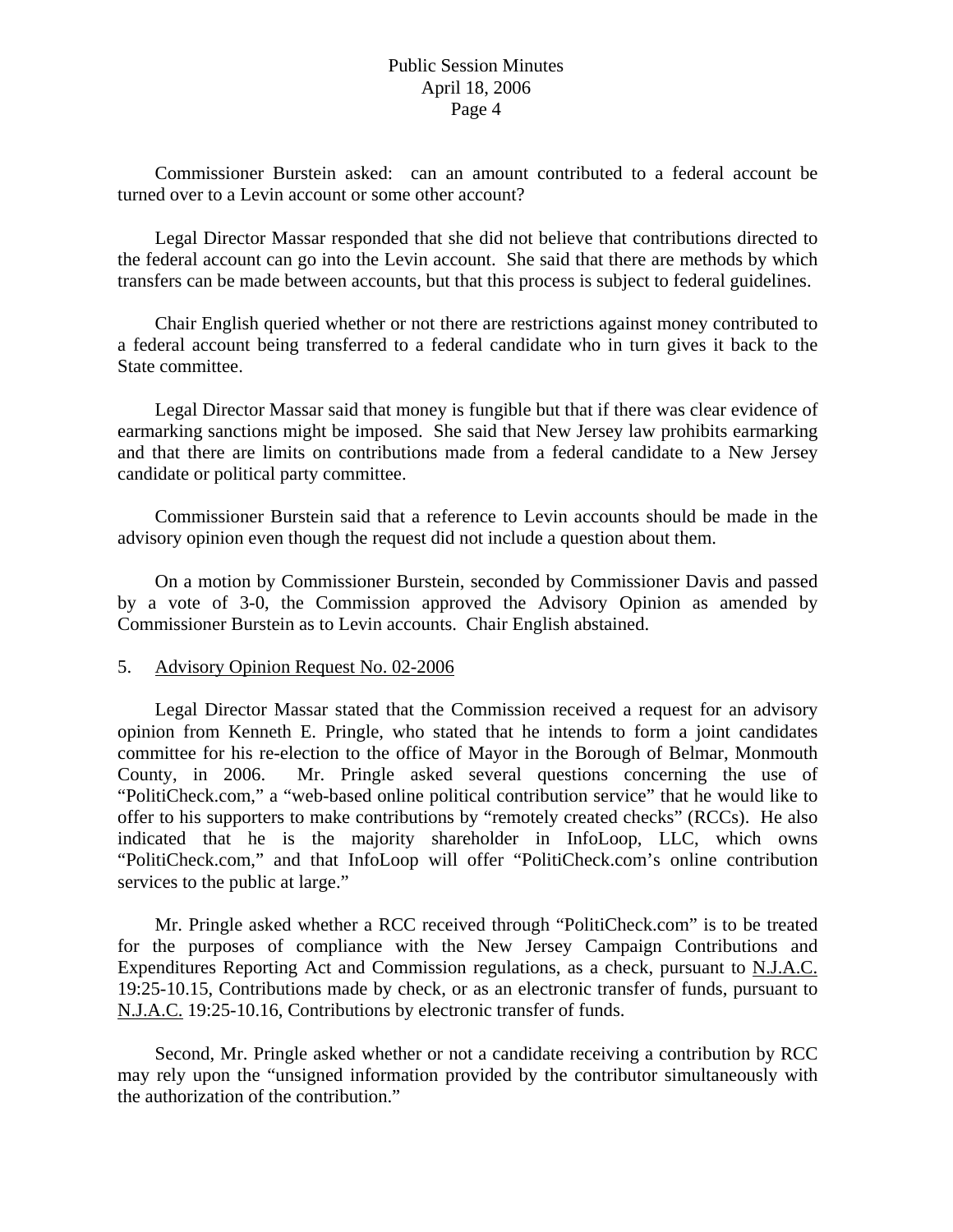#### Public Session Minutes April 18, 2006 Page 5

 Moreover, Mr. Pringle asked what rules apply to determine the actual contributor of a contribution made by credit card or RCC. Finally, he has asked whether or not the requirements of N.J.A.C. 19:25-10.15, Contributions made by check, apply to contributions received via "PolitiCheck.com" on the Internet.

 Staff recommended that Mr. Pringle be advised that he may use "PolitiCheck.com" to receive credit card and RCC contributions for his 2006 candidacy. Staff stated that all contributions received by this method must observe the contribution limits established in the Act and regulations and the statutory and regulatory recordkeeping and reporting requirements. Further, if Mr. Pringle participates in a candidate committee and a joint candidates committee, all contributions received, including those received by credit card or RCC, are subject to the equal attribution rule. Staff noted that, pursuant to N.J.A.C. 19:25- 10.16(b) and 19:25-12.2, fees or costs associated with receipt of a contribution by "PolitiCheck.com" must be reported as an expenditure on campaign reports.

 Staff further recommended that the response to Mr. Pringle indicate that while it is permissible for a candidate to obtain contribution information from "PolitiCheck.com," if the information is incomplete or insufficient in any way, it remains the responsibility of the candidate and treasurer to obtain all required contribution information. Staff referred to Advisory Opinion 04-2001, concerning contributions received by the Internet, in which the Commission found that the presence of an Internet vendor, who handles contributions for a candidate, does not remove a candidate's or treasurer's legal responsibility for compliance with the Campaign Reporting Act and Commission regulations.

 Staff explained that existing rules for reporting the correct identity of a contributor should apply to contributions received by RCC or credit card.

 Chair English asked whether or not Mr. Pringle's business was tantamount to a banking operation?

 Legal Director Massar said that Mr. Pringle stated that "PolitiCheck.com" acts as a conduit for contribution information, but performs no banking operation at all.

 Vice Chair Tober supported Legal Director Massar's contention, noting that he had just attended a seminar on that very same issue.

 On a motion by Commissioner Burstein, seconded by Commissioner Davis and passed by a vote of 4-0, the Commission approved the Advisory Opinion.

#### 6. Hearing on Gubernatorial Public Financing Debates

 Chair English announced that a public hearing was being conducted to elicit public comment concerning the administration of the 2005 New Jersey gubernatorial public financing program. The hearing is being conducted as part of the Commission's review and analysis of the public financing program and is intended to obtain witnesses' recommendations for statutory and regulatory changes.